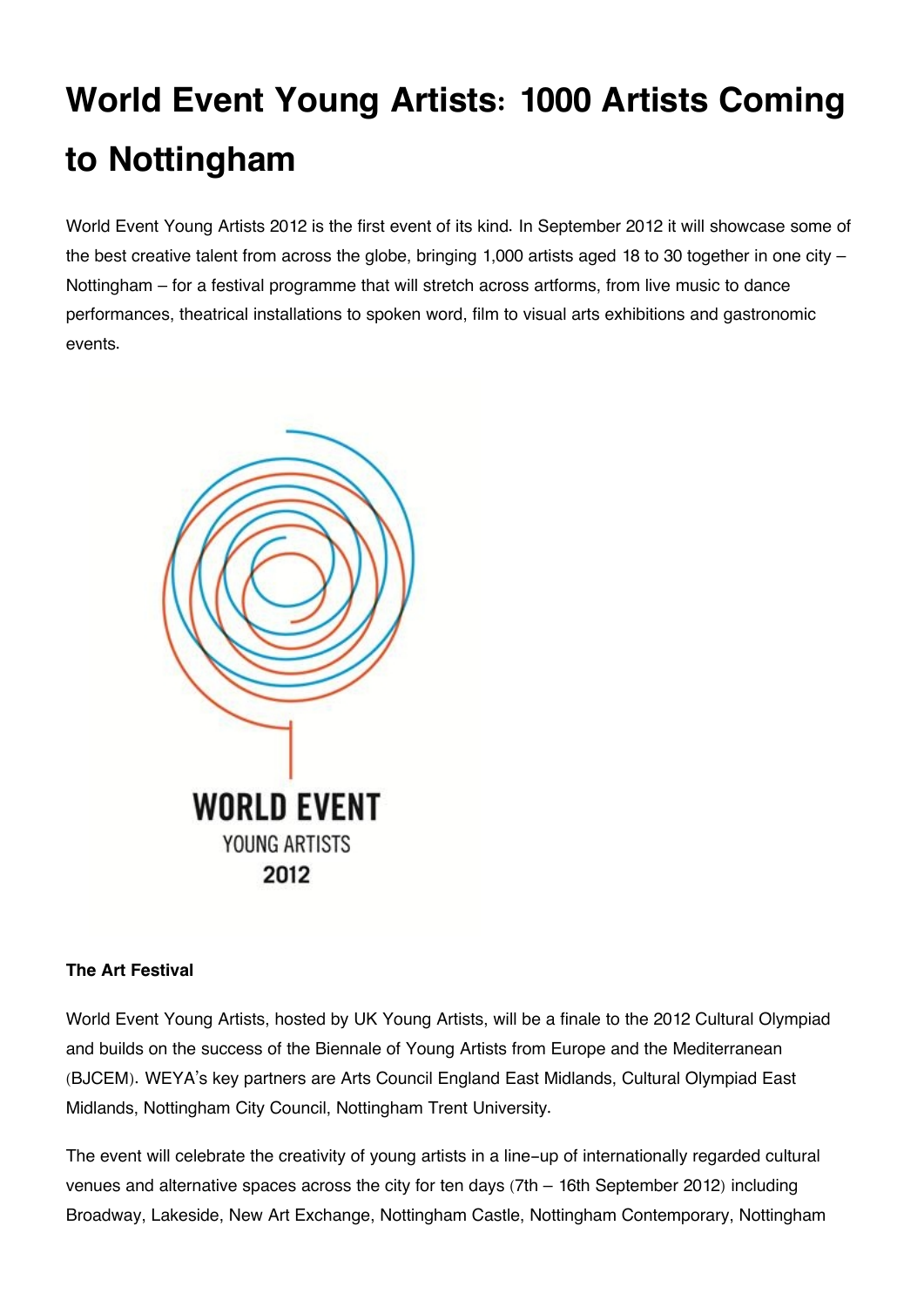Playhouse, Nottingham Trent University, The Royal Centre and Wollaton Hall, as well as a large number of independent galleries, artist run spaces, music venues and alternative sites all over the city.

Local, regional, national and international audiences will enjoy and engage with a high-profile and accessible programme of exhibitions, installations, performances, and events by young artists which promote intercultural dialogue and collaboration.



### **Nottingham**

Nottingham has been being touted as one of the Top 10 Cities to Visit in 2010, alongside Delhi, Tel Aviv and Reykjavik, by DK Travel.

Over the past ten years Nottingham has demonstrated increased ambition for the arts on a local, national and international level, most recently with the universally acclaimed launch of Nottingham Contemporary and New Art Exchange.

Nottingham is one of the UK's most important cities; the capital of the East Midlands. With two internationally renowned universities, with over 60,000 students between them, the city draws students and visitors from around the world who contribute to the city's youthfulness, creativity and diversity.

As the home of Robin Hood, Nottingham is steeped in culture and heritage. The city boasts a thriving art scene, including galleries at Nottingham Castle, Brewhouse Yard and Wollaton Hall. Each year Nottingham hosts new exhibitions and a range of events, attracting hundreds of thousands of people.